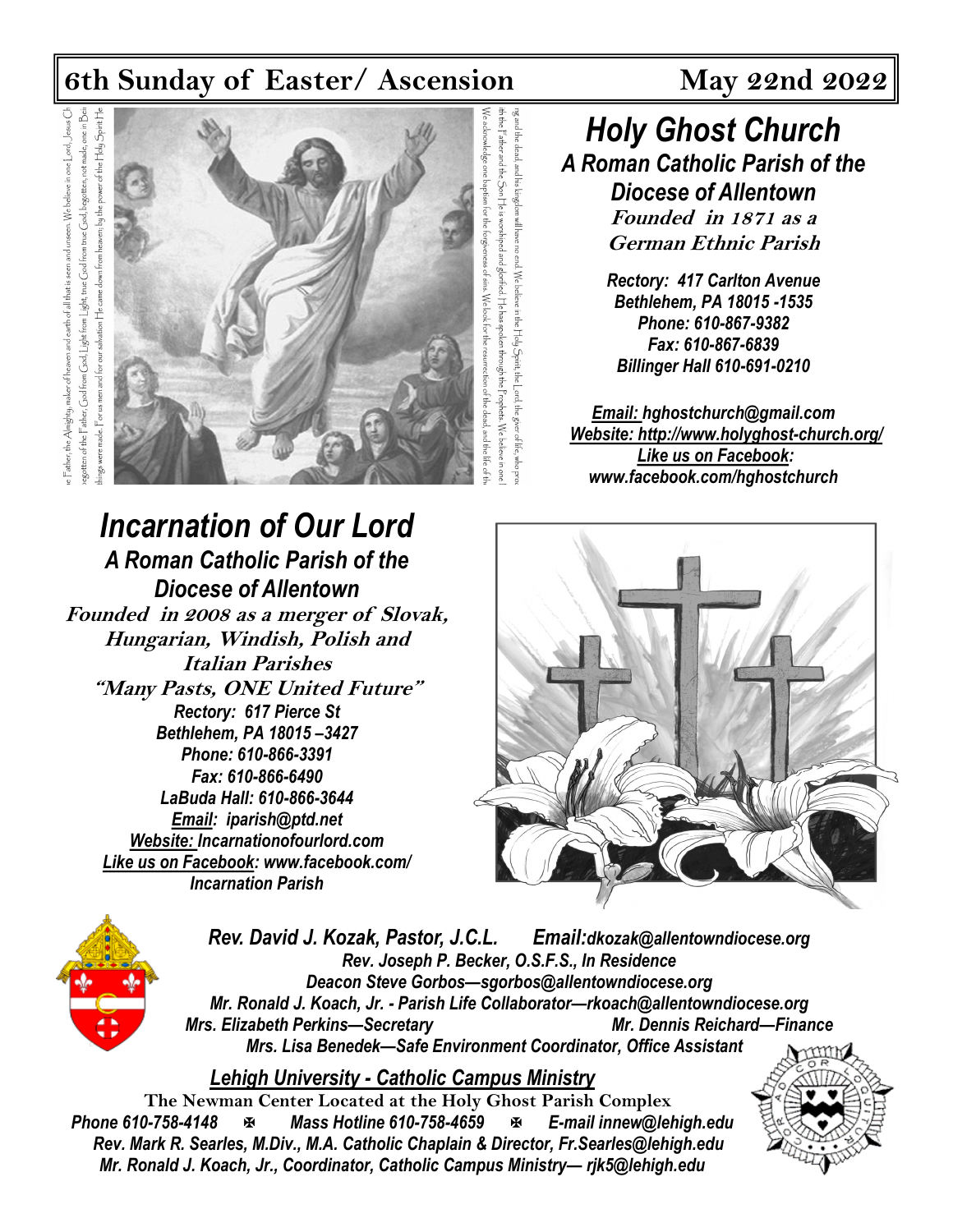## **FROM THE DESK OF Fr. Dave** *My dear friends and parishioners,*

*Jesus has gone to prepare a home for us in heaven. Through His marvelous Ascension we are not separated but rather joined closer together. The world we live in today is imperfect and temporary. It is destined to be renewed and perfected. Our Savior has already begun the process. "I go to prepare a place for you". This plan has already been realized for His beloved Mother Mary.*

*Through her glorious Assumption, Mary followed her Son in the path that He trod. Jesus has the same plan for us. So, the Ascension of our Lord Jesus is not a separation but an anticipation. The closest we can get to this type of glorious union with Him is in the celebration of Holy Mass. That is why the Church requires Catholics to worship on that day.* 

*Make the sacrifice and join us at Mass on Ascension Thursday, May 26th. It will be a preview of what the Lord has planned for us.*

*Wishing the choicest blessings for you and your family.* 

*Your friend and pastor,*  **Fr. David J. Kozak**

### *——————-————————————————————*  **(HG) Garage Sale**

*Time to clean out your attics, basement & garages. Our Annual Garage Sale will be NEXT Sat., May 28th, 9am -1pm. This past year our garage sales exceeded \$2,500.00 in profit for the church. At this time we are no longer taking donations.* 

*DO YOU ATTEND MASS HERE—BUT HAVENT REGISTERED YET? ITS VERY EASY………...WELCOME! We encourage all Catholics to become an active participant in the life of our Parish Families. Please call either Rectory for more information. ————————————————————————* 



*When God says "Love one another", we can be sure He is including the unborn and others considered inconvenient or a burden to our society. Pray to change hearts.*

**SAVE THE DATE** *Sat. JUNE 11, 2022 4 pm to 8 pm Holy Ghost PARISH BLOCK PARTY Additional Details Coming Soon!*  **————————————————————--**

*—————————————————————————-*

*The "Because We Are Catholic" Appeal (formerly known as the Bishop's Annual Appeal) has officially begun. Catholics across the Diocese will receive information along with an invitation to make a contribution to this effort which underwrites direct services for tens of thousands of adults, children, and families in our Diocese. As Bishop Schlert said in his official announcement for this year's appeal: "Why do we do* 

*it? It's because of our faith. It's Because We Are Catholic. That's the theme of this year's Appeal. It is also a foundational tenet of our Catholic faith.* 

*Through the Because We Are Catholic Annual Appeal, we, as Catholics, are at the front lines of helping those in need. Through the Because We Are Catholic Annual Appeal, we do God's work, day in and day out, in a vibrant way. Through the Appeal, with God's blessings and help, we can do great things for our neighbors and for our communities." More information is available at www.BecauseWeAreCatholic.org.* 

*Thank you, in advance, for your generous support to this important appeal! Our Parishes have a strong tradition of supporting this appeal, and meeting our goal. Please do what you can as soon as you are able!*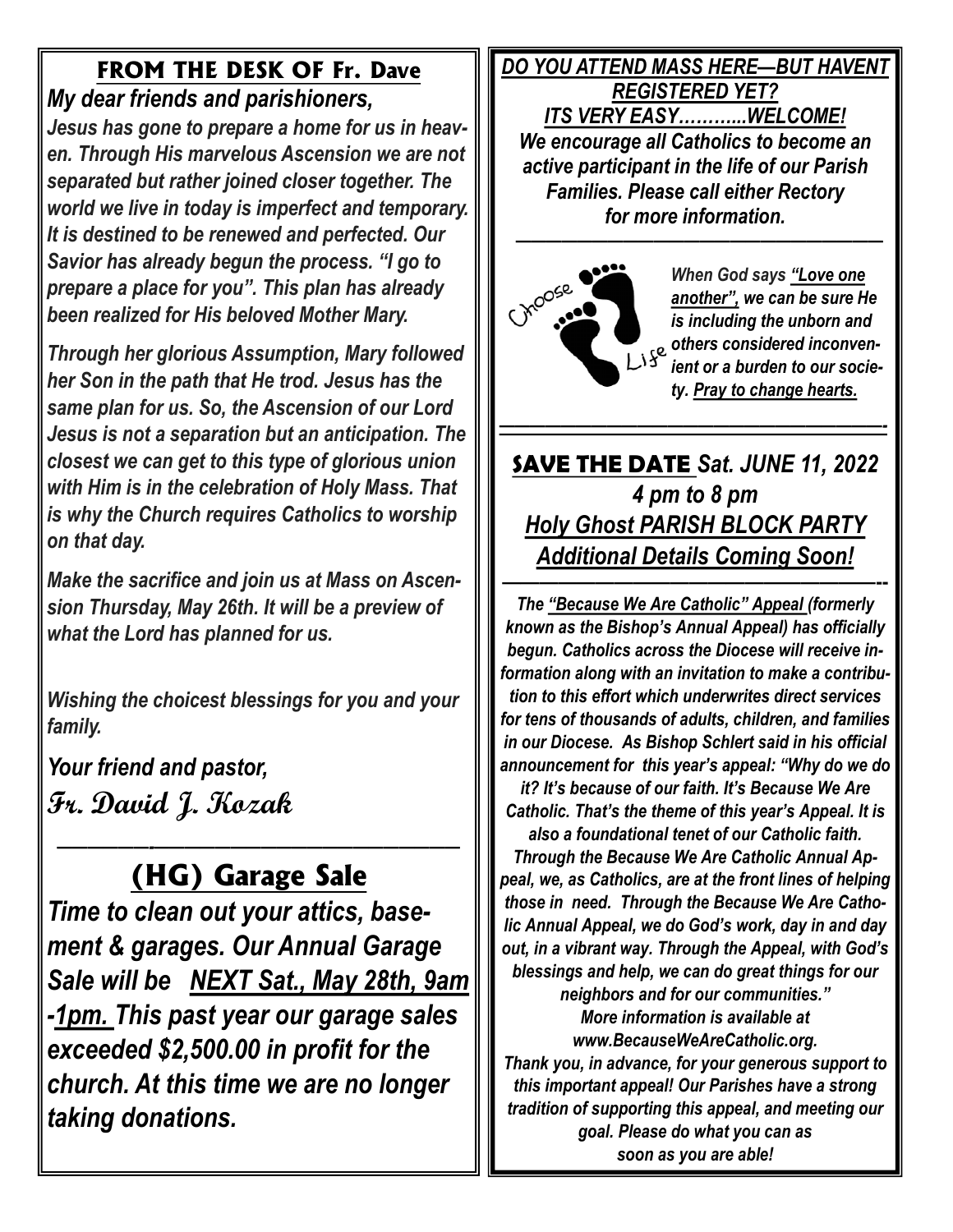#### **Diocesan Victim Assistance Coordinator**

*Ms. Wendy S. Krisak, M.A., NCC, LPC, Direct Telephone Number: 1-800-791-9209* 

### **Secretary for Youth Protection**

*Pamela J. Russo, MSW, MS Telephone Number: 610- 871-5200, Ext. 2204 prusso@allentowndiocese.org To learn more about the Diocese of Allentown's Youth Protection Programs, Sexual Abuse Policy, and Code of Conduct, visit www.allentowndiocese.org and click on "Youth Protection" in the upper right-hand corner.* 

**COURAGE –** *Diocesan Help Line: 610-217-5557* 

## **CATHOLIC BISHOP ABUSE REPORTING SERVICE**

*If you have an allegation of abuse against a bishop, please contact the Catholic Bishop Abuse Reporting Service at www.ReportBishopAbuse.org or by calling (800) 276-1562.*

*—————————————————— The Paschal Candle burns this Easter Season @ HOLY GHOST*  **In Memory of <b>ERobert & Kathryn Bau***mann & Robert & Stella Fried By Hank & Sharon Baumann*

#### *————————————————–———————--–—* **Holy Ghost Financials**

*Weekly Collection for 5 / 15 = \$ 1,698.00 Online Giving = \$ 445.00*  **Total** *= \$ 2,143.00 THANK YOU! CAN YOU DO MORE FOR YOUR PARISH?*

#### *——————————————————————* **(HG) Lectors and Greeters**

*We are always looking for additional lectors. We also plan to add Greeters to welcome parishioners and guests to our church. Both of these opportunities give you an easy chance to become involved with our parish. If you are interested in helping, please contact the parish office or email [MRDresen@gmail.com](mailto:MRDresen@gmail.com)*

# *HG Prime Time Seniors Group*

 *PRIME TIME SENIORS meet on the first and third Monday of each month. Anyone age 55 and older is eligible to join. Dues are \$10 per year. The 2022 officers are:* 

*Jean Blaukovitch, President; Carol Barron, Vice President; Maureen Dresen, Secretary and Sue Grady, Treasurer. Refreshments are served at each meeting. NEXT MEETING Mon., June 6th BINGO June 20th Prime Time Anniversary Luncheon*

#### *————————————————————————-* **SENIORS TRIPS**

*Atlantic City Casino Trip – June 30, 2022 Tropicana Casino Hotel. \$88 per person.*  **SOLD OUT** *Payment due ASAP.* 

*Includes transportation, \$25 casino rebate; \$15 food voucher; show ticket to Music of Midler & Manilow; driver's tip; snacks and games on the bus. Also, planning a ONE DAY TRIP to LANCASTER It will be a mystery trip including meal and etc… Details to come in the near future… Call Boots (610-867- 4839) or Maureen (610-866-8351) for reservations PLEASE NOTE THAT Trans Bridge has added a surcharge to all trips due to Gas prices going Sky high!*

#### *——————————————————————* **LITURGY COMMITTEE UPDATE (HG) Quiet Time**

*In the past few months, there has been a noticeable increase in the "chatter" before Mass. For many parishioners, this is a time of prayer and contemplation. Others see it as a time for fellowship and catching up with our friends. Please remember that if you must talk, please do so quietly and briefly. Remember that your conversation might be disturbing someone who is in prayer. For parents with children, we know that children have bad days. We are not disturbed by noisy children–it's a sign of a healthy and growing parish.* 

# **Christmas Collection for 2021 (HG) \$9,965.00 THANK YOU!**

*———————————————————-*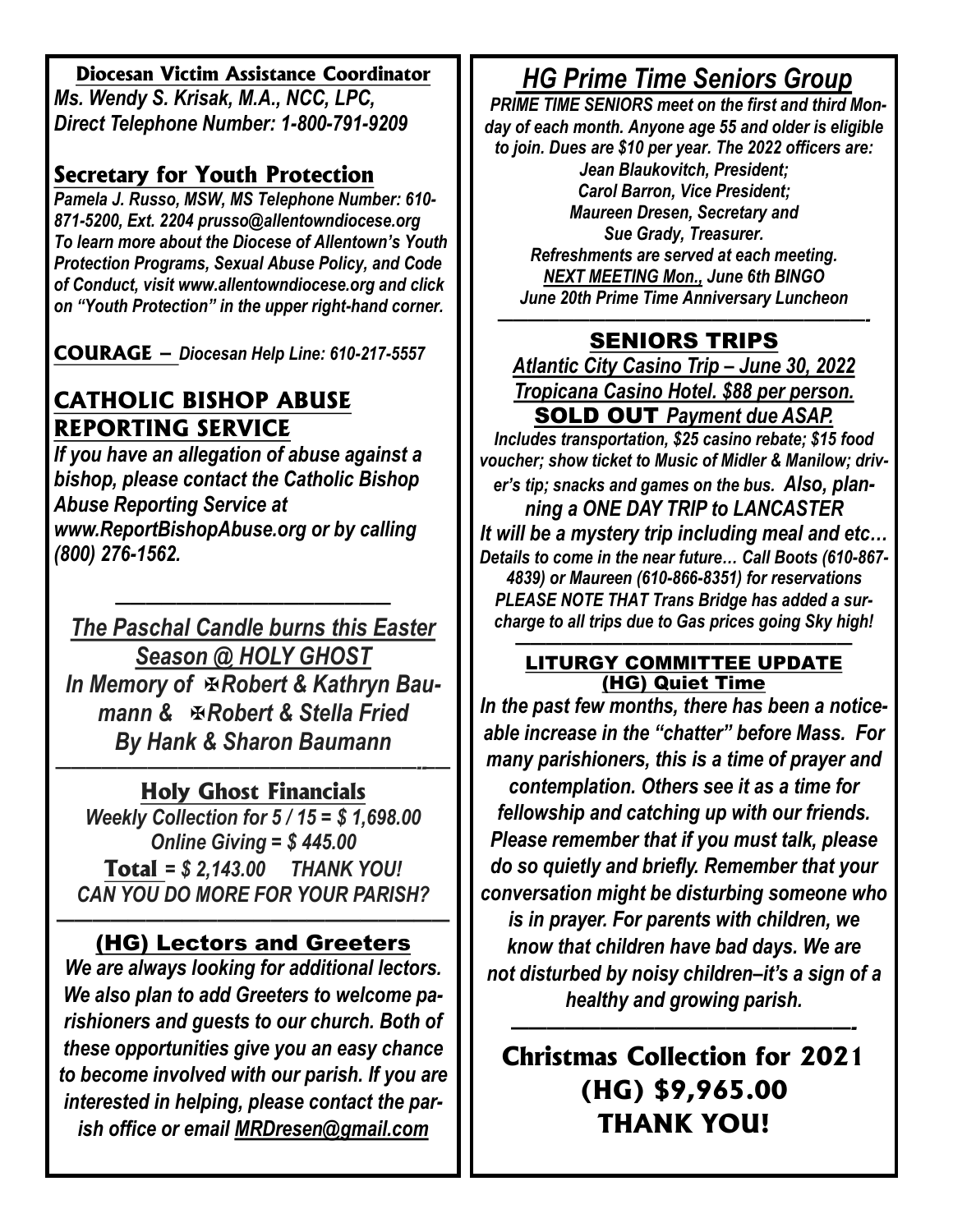# **(INC) P.A.G. NEWS………………**

*Thank you to all the volunteers and attendees who helped make last Sunday's Parish Breakfast a lovely event for food and fellowship! Special thanks to organizers Tony Dias and Ruth Herman.*

*Pierogi Sale – pickup is this Saturday, 5/21/22, from 3:00-6:00pm in Labuda Hall.*

*Iron Pigs Group Outing – Sunday, 6/26/22, 1:35pm game vs Norfolk Tides, PenTeleData Party Porch 1, \$37 per person. Please see posters for more information. Seating is limited. Ticket Reservations (by 5pm May 24): [milissa.bolcar@messer](mailto:milissa.bolcar@messer-us.com)[us.com](mailto:milissa.bolcar@messer-us.com) or 484-666-9887 (mobile).*

*Monthly 50/50 Drawing – Reminder – \$5 per entry, and since this drawing takes place electronically, just make your donation in multiples of \$5. Donation envelopes must be received by the last day of the month. Thank you for your support. Congratulations to our April winners – Mr. & Mrs. Joseph Bolcar (\$96.25), Michael Jablonski (\$57.75), Helen Fabian (\$38.50).*

*Save the date and stay tuned for more information about these other upcoming PAG activities/events (all dates tentative):*

> *PAG Meeting – Monday, 6/6/22 Bingo Buffet – Saturday, 7/23/22*

### *—————————————————————— Incarnation Parish Senior Group*

*New members are invited to join our group. Meetings are held on the 1st Wednesday of the month at 12 noon. Finger foods are served and bingo is played. Next meeting is Wed., June 1, 2022. President —Justine Yuhas, Vice-President —Irene Vidumsky, Secretary —Anne Pecsek, Treasure —Mike Vidumsky. Any questions contact any officer.* 

### *———————————————————–————* **Incarnation Financials**

*Weekly Collection for 5 / 15 = \$ 1,421.00 Online Giving = \$ 273.00*  **Total** *= \$ 1,694.00 THANK YOU! CAN YOU DO MORE FOR YOUR PARISH?* 

# **(INC) Yard Sale**

*items are now being accepted. Items can be brought before or after weekend masses to LaBuda Hall. Please no monitors, tvs, clothes or books. Any questions call Pat Krycia (610) 703-0857. We are also looking for empty baskets for our fall bazaar. ————————————————————————--* 



*The Paschal Candle burns this Easter Season in Incarnation of Our Lord In Memory of Rose Marie & Stephen Turek by Dave & Pam Turek* 

### *———————————————————————————* **Laudato Si'**

*On Care for Our Common Home This May 24, 2022 marks the seventh anniversary of Pope Francis' encyclical Laudato Si' – On Care for Our Common Home. For Franciscans, the relationship between God and all Creation, including the Human Family, is woven into their spirituality and is a natural part of everyday life. The School Sisters of St. Francis will celebrate Laudato Si' Week (May 22-29) with a variety of free family-oriented activities, offered through the Sisters' ministries – St. Francis Center for Renewal and Monocacy Farm Project. All* 

*events will take place at the Sisters' Monocacy Manor property at 395 Bridle Path Road, Bethlehem PA 18017. Registration is not required, but participants are kindly asked to bring their own lawn chairs or mats for all indoor/outdoor activities (including Mass) and a reusable drink container. See [https://www.schoolsistersosf.org/common](https://www.schoolsistersosf.org/common-home)[home](https://www.schoolsistersosf.org/common-home) for full details.* 

**Christmas Collection for 2021**

*——————————-———————————-*

**(INC) \$11,577.00**

**Thank You!**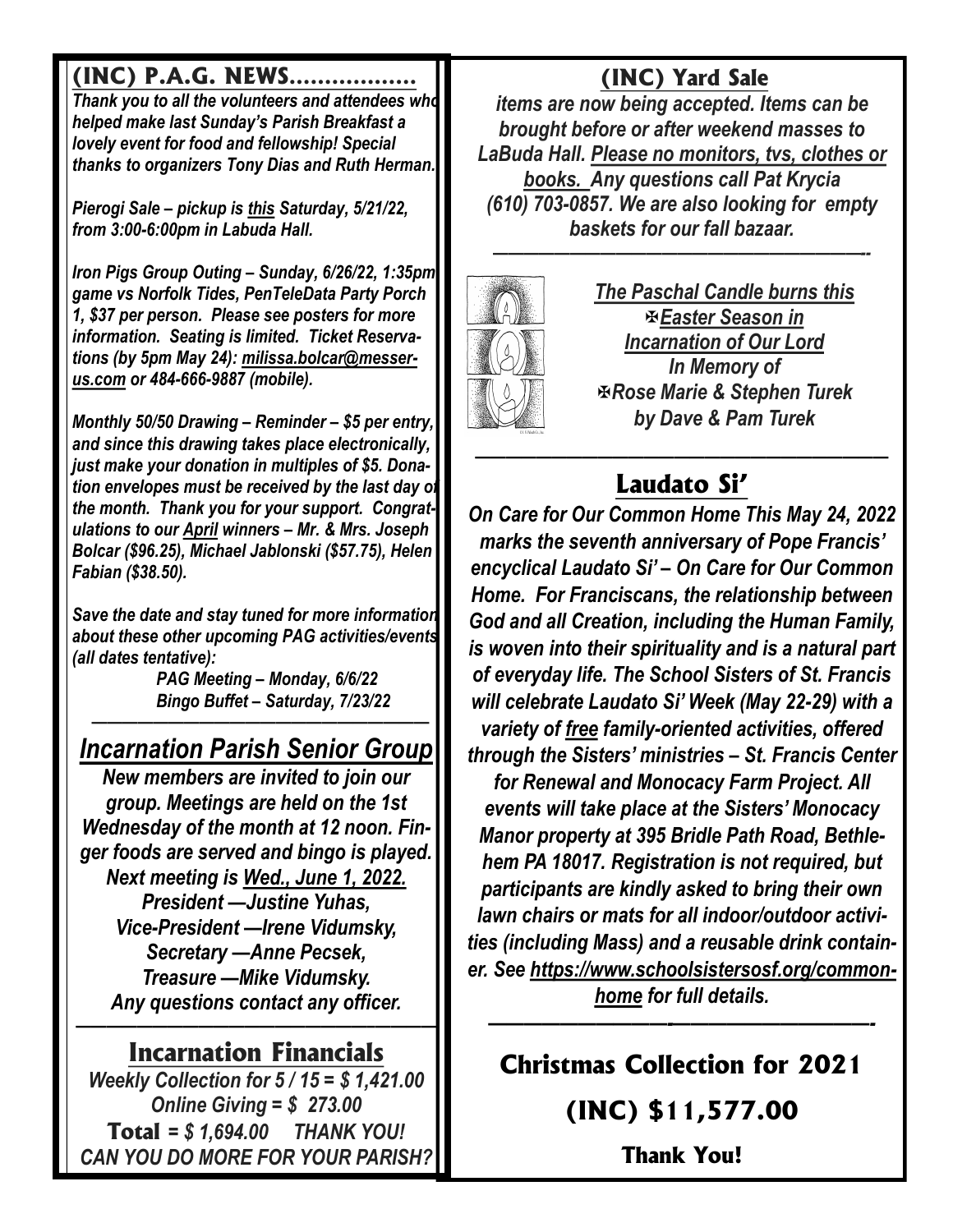### **SUNDAY May 22nd 2022 SIXTH SUNDAY OF EASTER**

*(INC) 9am Rev. Msgr. Felix J. LaBuda by Ray LaBuda & Family (HG)* 10am  $\Phi$ David A. Soderlund *(INC) 11am –POLISH Mass Stanislaw Dabrowski by Ann Lippincott (LU) 12:10pm Packer Church—Graduates Mass (HG) 1:30pm Mass in the Ordinariate Form* 

*—————————————————————————— Mon. May 23rd — Easter Weekday (HG) 8:00am Theresa & Andrew Markacs by son Charles Zavecz*

> *Tues. May 24th — Easter Weekday (HG) 8:00am*  $\overline{x}$ *John Zavecz by Wife Jojo*

*Wed. May 25th — St. Bede the Venerable (HG) 8:00am Joseph V. Behe by Mike & Cleste Behe (INC) 7:00pm*  $\Phi$  *Living & Deceased Members (HG) 7:00pm*  $\Phi$  *Mass in the Ordinariate Form* 

*Thurs., May 26th — Ascension of the Lord (HG) 8:00am Mary Soloman by Thomas Hoof (INC)* 8:45am  $\Phi$  School Mass *(HG) 6:30pm Continued Blessings on Rachel Horwath by Grandmother Boots Horwath (INC) 7:00pm –POLISH Mass* 

*Fri., May 27th — St. Augustine of Canterbury (HG) 8:00am*  $\mathbb R$ *Rose & William Dresen by daughter Maureen* 

*SAT. May 28th Saturday VIGIL* 

*——————————————————————————*

*(HG) Adoration 3 pm til 3:55 pm & (HG) (INC) Confessions 3pm til 3:55 pm*

*(HG)4:00 pm*  $\Phi$ *Ronald J. Koach Sr. by wife Mary Margaret & Family (INC) 4:00 pm Stephen J. Wasil by wife Mary Ann & Family* 

### **SUNDAY May 29th 2022 SEVENTH SUNDAY OF EASTER**

*(INC) 9am Deceased Members of Novak, Ruyak & Carbaugh Families (HG) 10am Walter & Donna Alfonso by The Family*

 *(INC) 11am –POLISH Mass Health & Blessings (1st Communion) Kamil Tatlinski by The Parents*

 *(HG) 1:30pm Mass in the Ordinariate Form* 

## **DEVOTIONAL LAMPS**

*\$10 PER WEEK PLEASE CALL EITHER RECTORY* 

*—————————————————————- Devotional Lamps @ Holy Ghost Church Sanctuary In Memory of*  $E$ *Dr. Robert L. Stull by The Family Tabernacle (2) In Memory of George Maurer by Wife Helen & Fam. St. Joseph In Memory of Andrew Spevak by Wife Mariann B.V.M Health & Blessings on June Zenz by Helen Maurer Sacred Heart Health & Blessings on Fred Schuster St. Theresa Health & Blessings on Steph Lee by Helen Maurer St. John the Hermit In Memory of Buragino, Corroda & Shunk Families St. (Padre) Pio - Our Lady of Pompeii Health & Blessings on Rachel Horwath Infant of Prague - St. John Capistrano Deceased Members Bechdolt / Boccardi Fams Our Lady of Fatima Health & Blessings on Jerry Berger Pieta In Memory of Alexander & Elizabeth Trotsky St. Vincent DePaul Chapel / Tabernacle Lamp In Memory of George & Concetta Petito, Rosemarie Petito Hare & Joanne Petito*

**Devotional Lamps** 

К

### *Incarnation of Our Lord*

*—————————————————————* 

*——————–———————-——————————*

*Sanctuary Lamp In Memory of Rev. Msgr. Felix J. LaBuda by Ray LaBuda & Family*

Ж

*Blessed Virgin Mary Lamp In Memory of Deceased Members of Fabian & Sopko Families by Helen Fabian*

*St. Joseph Lamp In Memory of Agnes Velas by Jojo Zavecz*